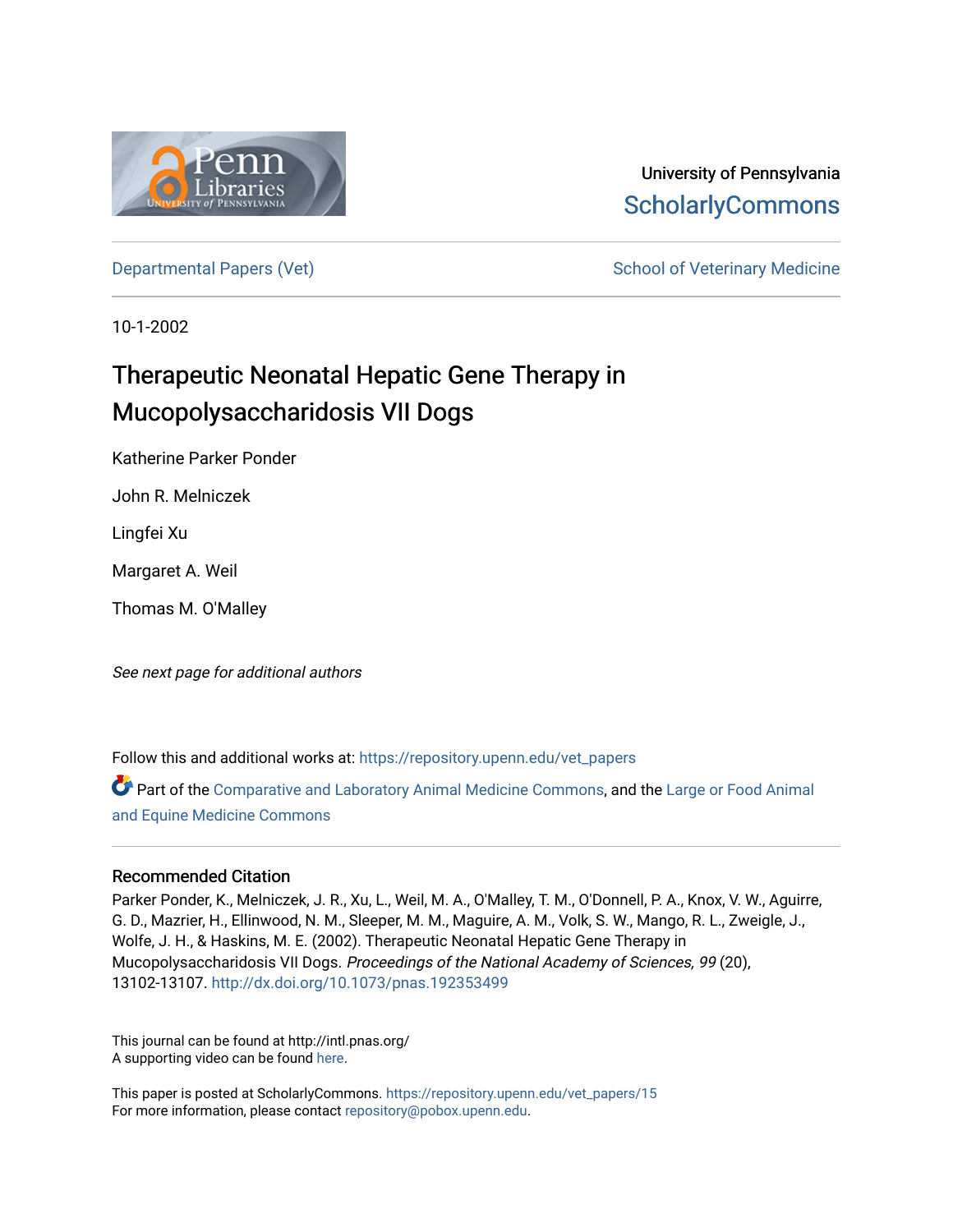## Therapeutic Neonatal Hepatic Gene Therapy in Mucopolysaccharidosis VII Dogs

### **Abstract**

Dogs with mucopolysaccharidosis VII (MPS VII) were injected intravenously at 2–3 days of age with a retroviral vector (RV) expressing canine β-glucuronidase (cGUSB). Five animals received RV alone, and two dogs received hepatocyte growth factor (HGF) before RV in an attempt to increase transduction efficiency. Transduced hepatocytes expanded clonally during normal liver growth and secreted enzyme with mannose 6-phosphate. Serum GUSB activity was stable for up to 14 months at normal levels for the RV-treated dogs, and for 17 months at 67-fold normal for the HGF/RV-treated dog. GUSB activity in other organs was 1.5–60% of normal at 6 months for two RV-treated dogs, which was likely because of uptake of enzyme from blood by the mannose 6-phosphate receptor. The body weights of untreated MPS VII dogs are 50% of normal at 6 months. MPS VII dogs cannot walk or stand after 6 months, and progressively develop eye and heart disease. RV- and HGF/RV-treated MPS VII dogs achieved 87% and 84% of normal body weight, respectively. Treated animals could run at all times of evaluation for 6–17 months because of improvements in bone and joint abnormalities, and had little or no corneal clouding and no mitral valve thickening. Despite higher GUSB expression, the clinical improvements in the HGF/RVtreated dog were similar to those in the RV-treated animals. This is the first successful application of gene therapy in preventing the clinical manifestations of a lysosomal storage disease in a large animal.

### **Disciplines**

Comparative and Laboratory Animal Medicine | Large or Food Animal and Equine Medicine | Medicine and Health Sciences

#### **Comments**

This journal can be found at http://intl.pnas.org/

A supporting video can be found [here.](http://www.pnas.org/content/suppl/2002/09/11/192353499.DC1/3534Movie1.mov)

## Author(s)

Katherine Parker Ponder, John R. Melniczek, Lingfei Xu, Margaret A. Weil, Thomas M. O'Malley, Patricia A. O'Donnell, Van W. Knox, Gustavo D. Aguirre, Hamutal Mazrier, N Matthew Ellinwood, Margaret M. Sleeper, Albert M. Maguire, Susan W. Volk, Robert L. Mango, Jean Zweigle, John H. Wolfe, and Mark E. Haskins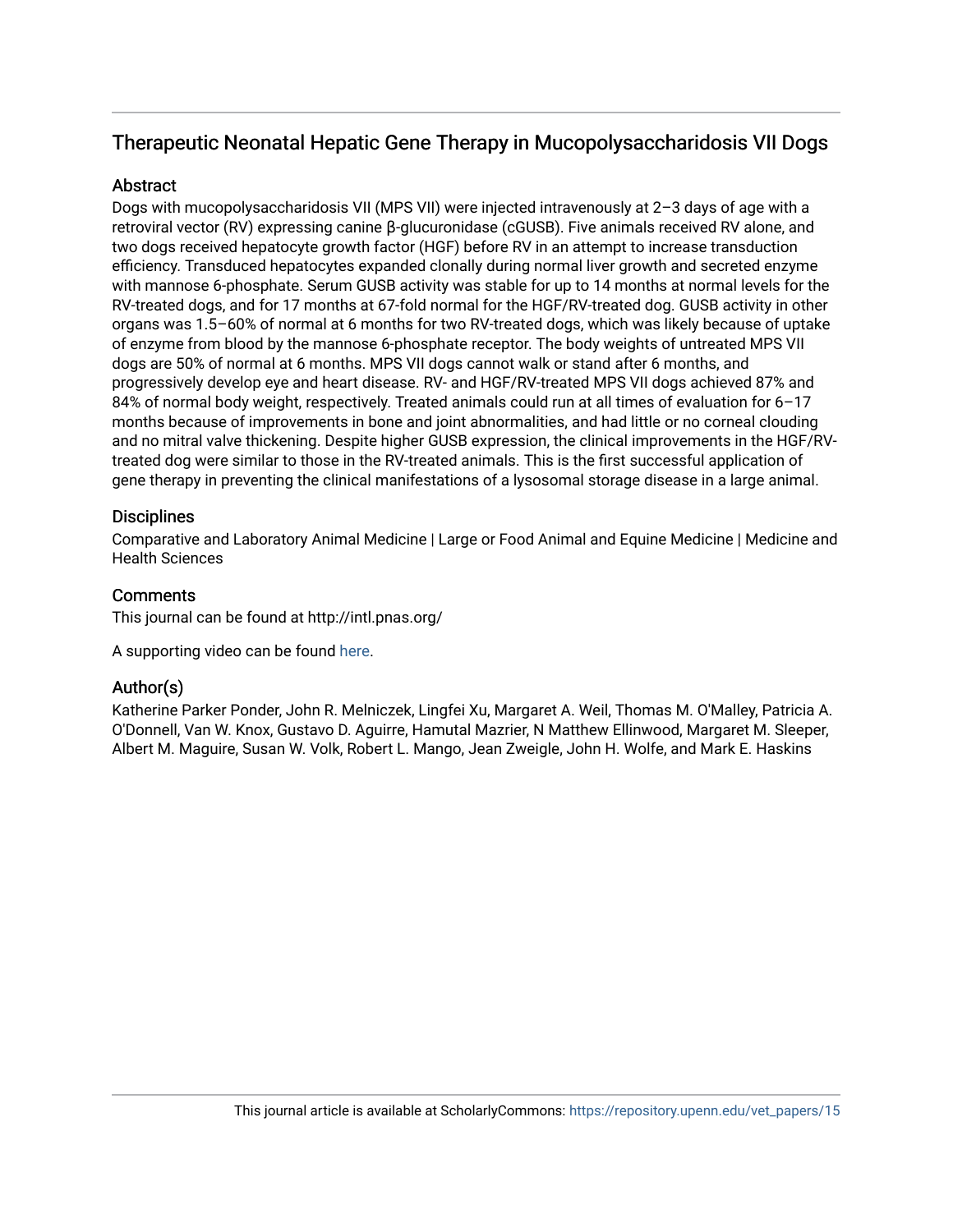# **Therapeutic neonatal hepatic gene therapy in mucopolysaccharidosis VII dogs**

**Katherine Parker Ponder\*, John R. Melniczek†, Lingfei Xu\*, Margaret A. Weil†, Thomas M. O'Malley†, Patricia A. O'Donnell†, Van W. Knox†, Gustavo D. Aguirre‡, Hamutal Mazrier†, N. Matthew Ellinwood†, Meg Sleeper†, Albert M. Maguire§, Susan W. Volk†, Robert L. Mango\*, Jean Zweigle†, John H. Wolfe†, and Mark E. Haskins†¶**

\*Departments of Internal Medicine and Biochemistry and Molecular Biophysics, Washington University School of Medicine, 660 South Euclid Avenue, St. Louis, MO 63110; †Departments of Pathobiology and Clinical Studies, School of Veterinary Medicine, University of Pennsylvania, 3800 Spruce Street, Philadelphia, PA 19104; <sup>‡</sup>Baker Institute, College of Veterinary Medicine, Cornell University, Ithaca, NY 14853; and <sup>§</sup>Scheie Eye Institute, 51 North 39th Street, University of Pennsylvania, Philadelphia, PA 19104

Edited by Stuart A. Kornfeld, Washington University School of Medicine, St. Louis, MO, and approved July 17, 2002 (received for review June 12, 2002)

**Dogs with mucopolysaccharidosis VII (MPS VII) were injected intravenously at 2–3 days of age with a retroviral vector (RV) expressing canine β-glucuronidase (cGUSB). Five animals received RV alone, and two dogs received hepatocyte growth factor (HGF) before RV in an attempt to increase transduction efficiency. Transduced hepatocytes expanded clonally during normal liver growth and secreted enzyme with mannose 6-phosphate. Serum GUSB activity was stable for up to 14 months at normal levels for the RV-treated dogs, and for 17 months at 67-fold normal for the HGFRV-treated dog. GUSB activity in other organs was 1.5–60% of normal at 6 months for two RV-treated dogs, which was likely because of uptake of enzyme from blood by the mannose 6-phosphate receptor. The body weights of untreated MPS VII dogs are 50% of normal at 6 months. MPS VII dogs cannot walk or stand after 6 months, and progressively develop eye and heart disease. RV- and HGFRV-treated MPS VII dogs achieved 87% and 84% of normal body weight, respectively. Treated animals could run at all times of evaluation for 6–17 months because of improvements in bone and joint abnormalities, and had little or no corneal clouding and no mitral valve thickening. Despite higher GUSB expression, the clinical improvements in the HGFRV-treated dog were similar to those in the RV-treated animals. This is the first successful application of gene therapy in preventing the clinical manifestations of a lysosomal storage disease in a large animal.**

The mucopolysaccharidoses (MPS) are lysosomal storage<br>diseases (LSD) that result from deficient activity of enzymes that degrade glycosaminoglycans (GAGs) (1, 2). The overall incidence of MPS is 1:27,000 live births (3). MPS VII (Sly syndrome) is due to deficient  $\beta$ -glucuronidase (GUSB; EC 3.2.1.31) activity and results in growth retardation, mobility problems, dysostosis multiplex, facial dysmorphia, hepatosplenomegaly, corneal clouding, cardiac valvular abnormalities, and mental retardation (4). MPS VII dogs are homozygous for an arginine to histidine substitution at amino acid 166 in the canine GUSB (cGUSB) protein (5, 6). Features in MPS VII dogs resemble those in humans, except mental retardation is difficult to assess, and hepatosplenomegaly is less severe.

The clinical manifestations of LSD can be reduced by enzyme replacement therapy (ERT), which involves i.v. injection of enzyme. Enzyme that contains mannose 6-phosphate (M6P) can be internalized via the M6P receptor (M6PR) present on the surface of most cells (7, 8). ERT has been therapeutic in mice with MPS VII (reviewed in ref. 9), large animals with MPS (10–12), and humans with LSD (13–15). The rationale for hepatic gene therapy is that the liver will continuously secrete GUSB with M6P into the blood, because most cells that produce functional GUSB secrete some enzyme that is phosphorylated.

We and others have demonstrated that Moloney murine leukemia virus (MLV)-based retroviral vectors (RV) can stably express proteins from the liver in rodents (reviewed in ref. 16).

Although efficient transfer into hepatocytes of adults by using an MLV-based RV requires induction of replication with hepatocyte growth factor (HGF) (17) or other methods, the rapid liver growth allowed transduction to occur without any stimulus for hepatocyte replication in newborn mice (18) and dogs (19). We report the clinical improvements seen in six MPS VII dogs that were transduced with a cGUSB-expressing RV as neonates and followed for 6–17 months.

#### **Materials and Methods**

hAAT-cGUSB-WPRE contains the human  $\alpha_1$ -antitrypsin promoter upstream of the canine GUSB cDNA (19). For the RV-treated dogs, MPS VII dogs were injected with four doses of a 5-ml bolus of hAAT-cGUSB-WPRE over 1–2 min at 4-h intervals via an external jugular catheter at 2–3 days after birth as described (19) and summarized in Table 1. For the HGF RV-treated dogs, eight equal doses of human HGF (20) were given every 3 h (cumulative dose  $2.5 \text{ mg/kg}$ ) beginning at 2 days after birth. Beginning 3 h after the last dose of HGF, they each received four doses of RV (5 ml every 4 h) via the i.v. catheter.

**Analysis of Animals.** Dogs were maintained at the School of Veterinary Medicine University of Pennsylvania under National Institutes of Health and U.S. Department of Agriculture guidelines for the care and use of animals in research. Liver biopsies were performed as described (19). Radiographs and aspiration of synovial joint fluid and aqueous humor were performed after i.m. injection of  $0.02 \text{ mg/kg}$  of atropine (Phoenix Pharmaceutical, St. Joseph, MO) and 0.1 mg/kg of hydromorphone (Elkins-Sinn, Cherry Hill, NJ), and an i.v. injection of 2 mg/kg of propofol (Abbott). For the ocular examination, the pupils were dilated with 1% tropicamide (Mydriacyl 1%, Alcon Laboratories, Ft. Worth, TX). Evaluations of radiographs, eyes, and echocardiograms were done by a radiologist (V.W.K.), an ophthalmologist (G.A.), and a cardiologist (M.S.), respectively, who were blinded to the genotype and treatment of the animals. Euthanasia was performed using  $80 \text{ mg/kg}$  of sodium pentobarbital (Veterinary Laboratories, Lenexa, KS) in accordance with American Veterinary Medical Association guidelines, and tissue samples were frozen immediately on dry ice. Dog M1339 died while under propofol anesthesia during removal of cerebrospinal fluid. He appeared to be in good health before the procedure. Dogs were perfused with two liters of cold saline before the collection of tissues. Averages  $\pm$  the standard error of the mean

This paper was submitted directly (Track II) to the PNAS office.

Abbreviations: GUSB,  $\beta$ -glucuronidase; cGUSB, canine GUSB; M6P, mannose 6-phosphate; MPS, mucopolysaccharidosis; LSD, lysosomal storage disease; ERT, enzyme replacement therapy; HGF, hepatocyte growth factor; RV, retroviral vector; MLV, Moloney murine leukemia virus; MR, mitral regurgitation.

<sup>¶</sup>To whom reprint requests should be addressed. E-mail: mhaskins@vet.upenn.edu.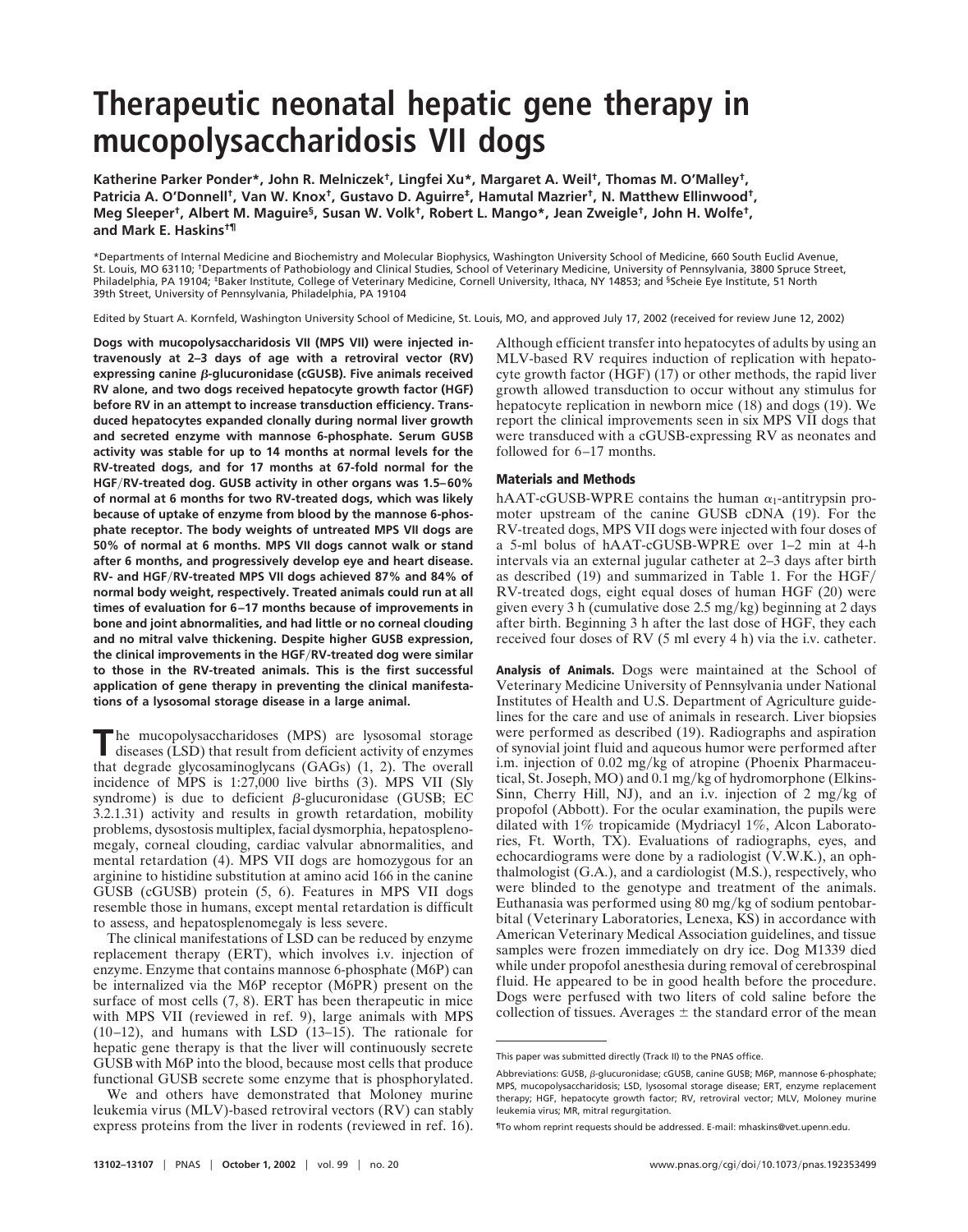|  | Table 1. Summary of gene transfer and clinical effects in treated and control dogs |  |  |  |  |  |  |  |  |  |  |  |
|--|------------------------------------------------------------------------------------|--|--|--|--|--|--|--|--|--|--|--|
|--|------------------------------------------------------------------------------------|--|--|--|--|--|--|--|--|--|--|--|

| Dog*                                              | Dose of RV,<br>$rfu/kg$ , and<br>time of first<br>dose <sup>†</sup> | Percent liver<br>cells<br>transduced<br>at $4M^{\ddagger}$ | Liver GUSB,<br>units/mq,<br>at 4M <sup>§</sup> | Serum GUSB,<br>units/ $ml¶$  | Percent serum<br>GUSB with M6P      | Evaluation of gait, cornea,<br>and heart at the indicated<br>time after birth**                                                                                                                            |
|---------------------------------------------------|---------------------------------------------------------------------|------------------------------------------------------------|------------------------------------------------|------------------------------|-------------------------------------|------------------------------------------------------------------------------------------------------------------------------------------------------------------------------------------------------------|
| RV-treated MPS VII dogs<br>M1312 Cisco male       | $3.5 \times 10^9$ at 48 h                                           | 3.1%                                                       | 178                                            | 166 at 6M                    | $27.4 \pm 9.3\% (n = 3)$            | Ran with stiff gait, short stride,                                                                                                                                                                         |
|                                                   |                                                                     |                                                            |                                                |                              |                                     | and a limp at 6M                                                                                                                                                                                           |
| M1328 Roy male                                    | $3.6 \times 10^9$ at 48 h                                           | 2.5%                                                       | 183                                            | 429 at 14M                   | $8.4 \pm 3.7\%$ (n = 2)             | Runs with almost normal gait,<br>mild right hind leg lameness,<br>and mild bilateral tarsal<br>valgus at 14M; slight corneal<br>clouding at 8M; mild MR at<br>9M, but no murmur or MV<br>thickening        |
| M1332 Dale female                                 | $3.7 \times 10^9$ at 48 h                                           | 2.0%                                                       | 89                                             | 76 at 14M                    | $19.7 \pm 1.6\%$ (n = 2)            | Runs with almost normal gait at<br>14M; no corneal clouding at<br>8M; no MV disease at 9M                                                                                                                  |
| M1337 Penny female                                | $3.3 \times 10^9$ at 72 h                                           | 4.4%                                                       | 317                                            | 294 at 14M                   | $11.7 \pm 2.7\%$ (n = 2)            | Runs with almost normal gait at<br>14M; has mild spina bifida<br>occulta; no corneal clouding<br>at 8M; no MV disease at 9M                                                                                |
| M1339 Sky King male                               | $3.0 \times 10^9$ at 72 h                                           | 2.1%                                                       | 144                                            | 132 at 6M                    | $8.3 \pm 1.3\%$ (n = 2)             | Ran with stiff gait, short stride,<br>a limp, and severe tarsal and<br>carpal valgus at 6M                                                                                                                 |
| HGF/RV-treated MPS VII dogs<br>M1287 Preston male | $12 \times 10^9$ at 67 h                                            | 19.4%                                                      | 2830                                           | 18,039 at 17M                | $24.3 \pm 7.5\%$ (n = 2)            | Runs with moderate tarsal<br>valgus, stiff gait, short stride,<br>a limp, and hind legs close<br>together at 17M; has mild<br>spina bifida occulta; no<br>corneal clouding at 11M; no<br>MV disease at 12M |
| M1288 male                                        | $7.9 \times 10^9$ at 67 h                                           | 10.1% at 5D                                                | 863 at 5D                                      | 8,617 at 5D                  | 4.5% at 5D                          | ND as he was killed at 8 days                                                                                                                                                                              |
| Normal dogs<br>ΝA                                 | <b>NA</b>                                                           | $\mathbf 0$                                                | $475.1 \pm 40.4$                               | $269 \pm 16.6$               | $36.8 \pm 3.5\%$ at >3M             | Run normally with an occasional                                                                                                                                                                            |
|                                                   |                                                                     |                                                            | $(n = 11)$                                     | $(n = 10)$                   | $(n = 7)$ ; 5.5 $\pm$ 1.5%<br>at 5D | animal with a stiff gait due to<br>hip dysplasia; no corneal<br>clouding; no MV disease                                                                                                                    |
| Untreated MPS VII dogs                            |                                                                     |                                                            |                                                |                              |                                     |                                                                                                                                                                                                            |
| <b>NA</b>                                         | <b>NA</b>                                                           | $\mathbf 0$                                                | $0.3 \pm 0.1$<br>$(n = 3)$                     | $0.55 \pm 0.05$<br>$(n = 6)$ | <b>ND</b>                           | Cannot stand or walk by 6<br>months of age; corneal<br>clouding present by 4M; MV<br>murmur, MV thickening, and<br>MR present by 9 months                                                                  |

\*The number, name, and sex of each treated dog. NA, not applicable.

<sup>†</sup>The cumulative dose of RV in red-forming units (rfu)/kg and the age after birth in hours of the first dose of RV. The HGF/RV-treated dogs received HGF during the 24 h prior to RV injection, as detailed in the methods section.

‡The percentage of hepatocytes that were transduced was determined at 4 months (4M) after transduction for most animals. Evaluation was at 5 days (5D) after treatment for M1288.

§The GUSB activity in liver homogenates was determined at 4M after transduction unless otherwise stated.

¶The GUSB activity in serum at the last time of analysis, which is indicated in months (M) or days (D) after transduction.

 The percentage of the total GUSB in serum that bound to a M6PR column and eluted with M6P on the indicated number (*n*) of samples collected at 1–6 months after transduction unless otherwise stated. ND, not determined.

\*\*The gait, degree of corneal clouding, and mitral valve (MV) disease at the indicated time in months (M) after birth. Normal MV means no murmur of mitral valve regurgitation (MR) or echocardiographic evidence of MR or MV thickening.

(SEM) were calculated for all values, and comparisons were between two groups by using the Student's *t* test.

**Analysis of Serum and Organs.** GUSB histochemical staining of liver was performed on  $8-\mu m$  frozen sections by using conditions that reduced the activity, as detailed in ref. 19. GUSB activity was determined by incubating samples with 4-methylumbelliferyl  $\beta$ -D-glucuronide (Sigma) for 1–16 h, and measuring fluorescence (17). One unit of enzyme produces 1 nmol of product in 1 h. For organ extracts, activity was normalized to the protein concentration (Bradford assay kit, Bio-Rad). The percentage of transduced hepatocytes was calculated as detailed (19). To determine the percentage of M6P-containing enzyme, 500  $\mu$ l of serum was loaded onto a 1 ml column containing the cationic independent M6PR coupled to Sepharose (7). The column was washed with 5 ml of PBS, then with 5 ml of 5 mM glucose 6-phosphate in PBS, and M6P-containing proteins were eluted with 5 ml of 10 mM M6P in PBS. The total enzyme activity in each fraction was then determined.

#### **Results**

Five "RV-treated" MPS VII puppies received an i.v. injection of amphotropic RV within 3 days after birth (Table 1), as reported (19). Two "HGF/RV-treated" MPS VII dogs received human HGF, which induces replication of canine hepatocytes (21), followed by a 3-fold higher dose of RV than was given to the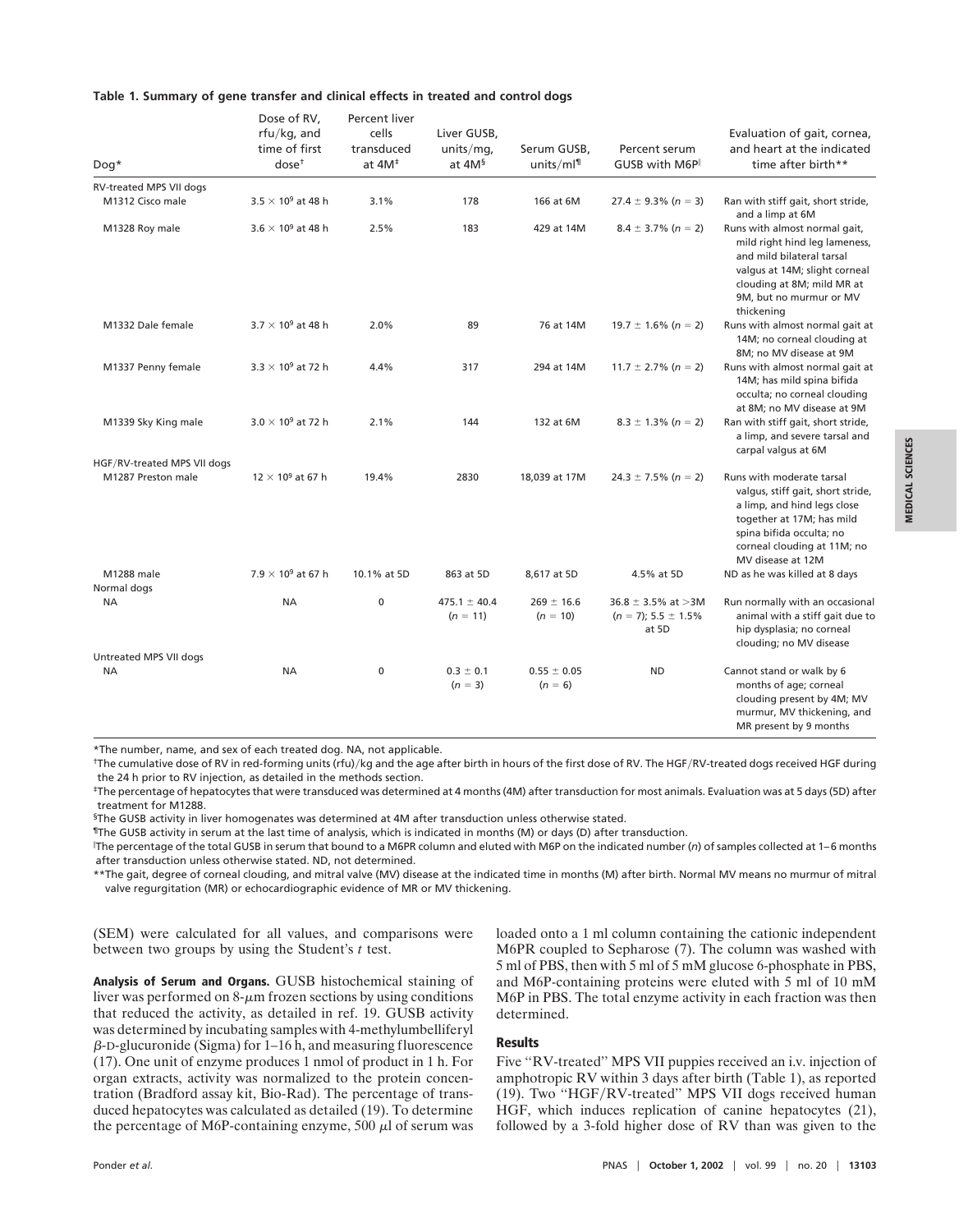

**Fig. 1.** Expression and secretion of GUSB. (*A*–*D*) *In situ* GUSB staining of liver sections. Frozen liver sections were stained for GUSB activity (red cytoplasm) and counterstained with hematoxylin (blue nuclei). (*A*) Normal. Very little enzyme activity was present in hepatocytes after 1 h of staining. (Original magnification: 60×.) (*B*) HGF/RV-treated MPS VII dog at 5 days after treatment. The MPS VII dog M1288 was treated with HGF before the injection of RV as detailed in Table 1, and killed at 5 days after transduction. The arrows indicate transduced hepatocytes with high levels of enzyme activity in a 1-h stain. (Original magnification: 60×.) (C and *D*) HGF/RV-treated dog at 4 months. Liver biopsy of the HGF/RV-treated dog M1287 4 months after transduction. The arrows indicate clusters of hepatocytes with high levels of enzyme activity after a 25-min stain. (Original magnification: *C*, 10×; *D*, 60×.) (*E*) Liver GUSB. Livers from homozygous normal (N; *n* 9), untreated affected MPS VII dogs (A; *n* 3), RV-treated MPS VII dogs at 4 months (RV; *n* 5), or an HGFRV-treated MPS VII dog (HGFRV; *n* 1) at 4 months after transduction were homogenized and the GUSB-specific activity determined. The activity relative to that of homozygous normal dogs was determined and plotted as the average ± SEM. The P value for comparison of activity in affected and RV-treated dogs is shown. (F) Serum GUSB. Serum GUSB activity was measured 6 months after transduction and the activity relative to that in homozygous normal dogs was determined. (*G*) Percent GUSB with M6P. The percentage of GUSB that contained M6P for serum samples obtained at 1–6 months after birth for normal (N;  $n = 7$ ), RV-treated dogs (RV;  $n = 11$  because of analysis of samples at two or three times for each animal), or HGF/RV-treated dogs (HGF/RV;  $n = 2$ ). (*H*) Organ GUSB activity. Organs from two homozygous normal dogs (black bars), one untreated affected dog (red bars), and two RV-treated MPS VII dogs (M1312 and M1339; green bars) at 6 months after birth were homogenized and the GUSB specific activity determined. Kidney/M is kidney medulla, Kidney/C is kidney cortex, and BM is bone marrow.

RV-treated dogs (Table 1). Histochemical staining for GUSB demonstrated that untreated affected dogs had no detectable activity (not shown), whereas activity was low in hepatocytes from normal animals (Fig. 1*A*). An average of  $2.8\% \pm 0.4\%$ (SEM) of hepatocytes from the RV-treated dogs had high GUSB activity at 4 months after treatment, and were presumably transduced (19). For the two HGF/RV-treated dogs,  $10.1\%$  and 19.4% of all hepatocytes were transduced at 1 week (Fig. 1*B*) and 4 months (Fig. 1 *C* and *D*), respectively. The large clusters present at 4 months likely derived from clonal expansion of transduced hepatocytes during normal growth. At 4 months, GUSB activity in liver homogenates was  $182 \pm 38$  units/mg  $(38\% \text{ of normal})$  for RV-treated dogs, and 2,830 units/mg (6-fold normal) for an HGF/RV-treated dog (Fig. 1E). Although the percentage of transduced hepatocytes was 7-fold and the liver GUSB activity 12-fold higher for the HGF/RV-treated than for the RV-treated dogs at 4 months, only one HGF/RVtreated dog was evaluated, and it is unclear whether the higher vector dose or the preadministration of HGF was responsible for the higher expression. Previously, prior administration of HGF resulted in a very modest and statistically insignificant increase in the percentage of neonatal hepatocytes that were transduced with an RV, although small numbers of animals were analyzed (19). Studies in additional animals will need to be performed to determine whether HGF potentiates transduction of hepatocytes from neonatal MPS VII dogs with an MLV-based vector.

We next tested whether the liver secreted enzyme with M6P. Serum GUSB activity was  $195 \pm 36$  units/ml (73% of normal) for the RV-treated group at 6 months (Fig. 1*F*) and was stable thereafter in three dogs (Table 1). For the  $HGF/RV$ -treated dogs, serum GUSB activity rose rapidly, and was  $2,203 \pm 51$ units/ml (8.3-fold normal) at 2 days and 8,861  $\pm$  244 units/ml  $(33-fold normal)$  at 5 days. The one HGF/RV-treated animal that was followed longer maintained stable levels of GUSB activity at  $18,039$  units/ml (67-fold normal) at 17 months. In normal dogs,  $37\% \pm 4\%$  of the serum GUSB contained M6P (Fig. 1*G*). Although this value was significantly lower ( $P = 0.001$ ) for the RV-treated dogs,  $16\% \pm 3\%$  of their serum GUSB was mannose 6-phosphorylated. For the HGF/RV-treated dog,  $24\%$ of the serum GUSB contained M6P. GUSB activity was present in all organs at 1.5% to 60% of normal values for two RV-treated dogs that were killed at 6–7 months after transduction (Fig. 1*H*). Activity was probably not due to contamination with blood, because the animals were perfused with saline before the collection of tissues. The activity in spleen may derive in part from expression, because RV DNA sequences were identified in the spleen shortly after i.v. injection of an MLV-based RV into newborn dogs (19). However, activity in other organs was likely due to uptake from blood, because in our previous study 0.6% or fewer of the cells from other organs were transduced after i.v. injection of a higher dose of RV than was used here (19).

**Growth, Gait, Joints, and Bones.** The average body weight of untreated affected dogs was only 50% that of normal littermates at 6 months (Fig.  $2A$ ;  $P < 0.0001$  for affected vs. normal), whereas the weights of RV-treated dogs were 87% of normal (not significant for RV-treated vs. normal), and 1.7-fold that of untreated affected dogs  $(P = 0.003$  for RV-treated vs. untreated dogs). The weight of the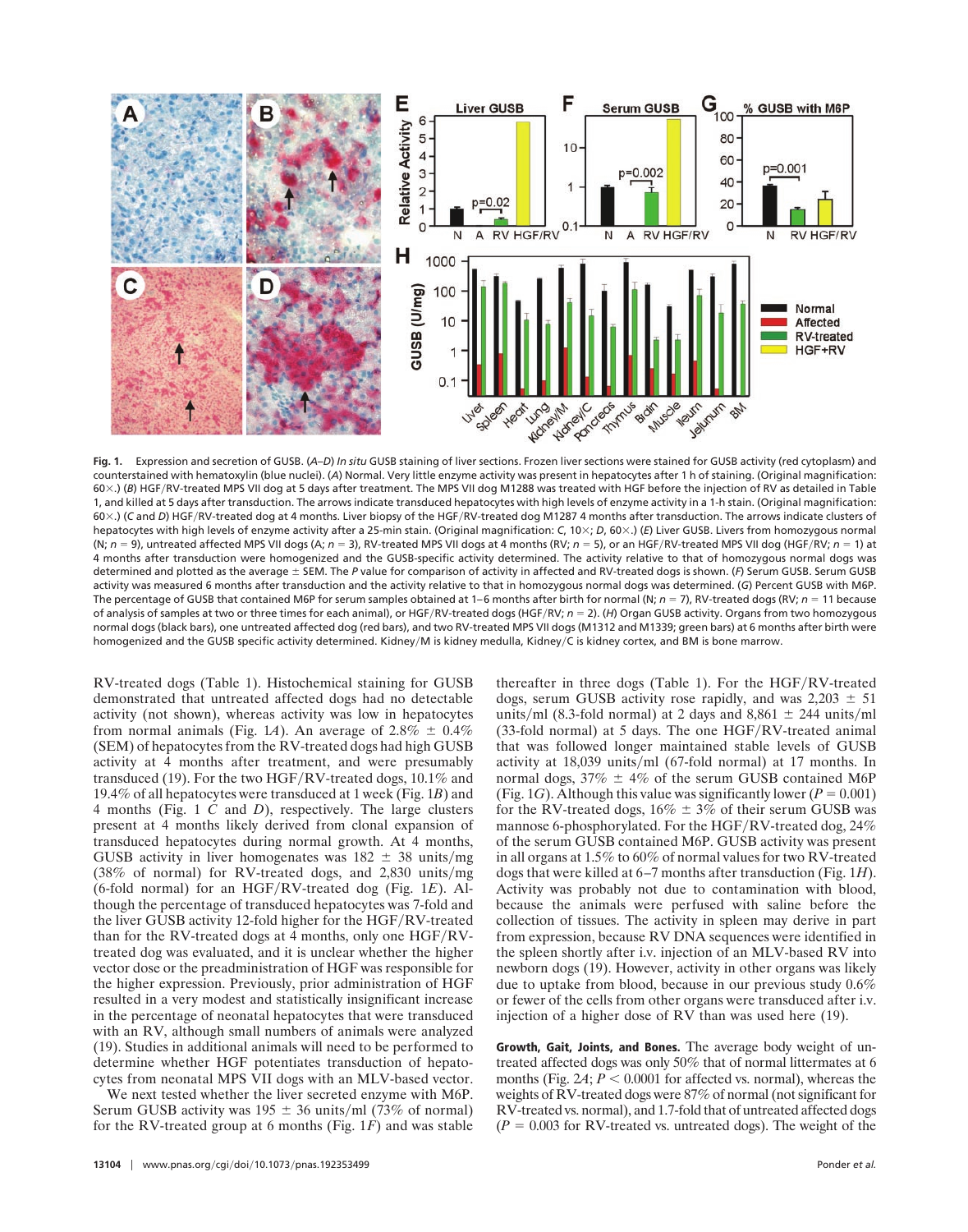

**Fig. 2.** Effect of RV-mediated gene therapy on growth, joints, and bones. (*A*) Growth curve. The body weights of six normal, five untreated MPS VII, five RV-treated MPS VII, and one HGF/RV-treated MPS VII dogs from the same three litters were plotted as the average ± SEM. (B) Synovial fluid GUSB. Synovial fluid was aspirated from the knee joint at 6–8 months after birth for normal (N;  $n = 7$ ), 6–8 months for affected (A;  $n = 6$ ), 6–8 months for RV-treated (RV;  $n = 7$ because of inclusion of fluid from both knees in some animals), and 10 months for HGF/RV-treated (HGF/RV;  $n = 1$ ) dogs. The averages  $\pm$  SEM are shown. (*C*) Radiographs of the hind limb. Radiographs were obtained from a normal dog at 8 months (8m), an untreated affected dog at 6 months, an RV-treated MPS VII dog (RV; M1332) at 7 months, and the HGF/RV-treated MPS VII dog (HGF/RV; M1287) at 10 months. FH, femoral head; E, epiphysis; A, acetabulum; F, femur; P, patella. (*D*) Quantitation of radiograph changes. Radiographs of the upper leg from two normal dogs at 6–7 months, three untreated affected MPS VII dogs at 6–7 months, four RV-treated MPS VII dogs at 6–7 months, and one HGFRV-treated MPS VII dog at 10 months were evaluated by a radiologist and scored as 0 (normal), 1 (mildly to moderately abnormal), or 2 (markedly abnormal), and plotted as the average  $\pm$  SEM. Bars are shaded and appear in the same order as in *B*. The amount of curving of the femur (Femur Curve), effusion in the knee joint (Knee Effus.), luxation of the hip and of the patella, epiphyseal (E.) dysplasia of the proximal (Prox) and distal femur, and articular erosion of the proximal and distal femur are shown. The *P* values were obtained from statistical comparisons between values for untreated affected and RV-treated dogs.

only HGF/RV-treated dog evaluated was  $84\%$  of normal at 6 months. Untreated affected dogs are unable to walk by 6 months, primarily because of orthopedic abnormalities, because neurological examinations are normal. In contrast, all transduced dogs remained able to run throughout the study period (6–17 months; see Movie 1, which is published as supporting information on the PNAS web site, www.pnas.org, and Table 1). However, some treated animals had tarsal valgus (turning out of the hind foot) and mild to moderate gait abnormalities.

On physical examination, all untreated affected dogs had effusions in their knee and elbow joints by 6 months, whereas the treated dogs had no effusions throughout the study period. Synovial fluid from the knee contained  $5.4 \pm 2$  units/mg (60% of normal) of GUSB activity for the RV-treated dogs and  $121.4$  units/mg (13-fold normal) for the HGF/RV-treated dog (Fig.  $2B$ ). Radiographs of the hind leg of affected dogs at 6 months of age demonstrated that the femoral head and the distal femur have bony mottling that result from epiphyseal dysplasia, the femoral head is luxated (separated) from the acetabulum, the femur is curved and appears shorter than in the normal animals, and the patella is medially luxated (Fig. 2*C*). Radiographs of the RV- and HGF RV-treated dogs had fewer abnormalities than the untreated affected dogs (Fig. 2 *C* and *D*), although some manifestations of orthopedic disease in the hind leg were not prevented, and there was no amelioration of abnormalities in the cervical spine (not shown). These orthopedic improvements are likely to be responsible for the ability of the treated MPS VII dogs to walk.

**Ocular Disease.** Lysosomal storage pathology occurs in the corneal stroma of affected dogs, which results in a cloudy ground-glass appearance (not shown) and blurring of the fundus image (Fig. 3*A*) by 4 months. In contrast, the fundi appeared sharp in all three RV-treated dogs and one HGF/RV-treated dog evaluated at 8–11 months (Fig. 3*A*), and little or no corneal clouding was present (not shown). The prevention of corneal clouding is likely due to uptake of enzyme from blood via the prelimbic capillaries by the corneal stromal cells (9, 22). The aqueous humor from RV-treated dogs had  $0.7$  units/ml of GUSB activity (10% of normal; Fig. 3*B*), whereas the aqueous humor from the HGF/ RV-treated dog had 4 units/ml (56% of normal). Enzyme in the aqueous humor might reduce lysosomal storage material in the endothelium of the cornea (23).

**Heart Disease.** Accumulation of glycosaminoglycans (GAGs) in the heart values can result in cardiac disease, which is a major cause of death in MPS patients (1). By 8–9 months, 50% of untreated MPS VII dogs had murmurs of mitral valve regurgitation (MR), most had echocardiographic evidence of MR, and all had mitral valve thickening (Fig. 4). For the three RV-treated dogs evaluated at 9 months, none had murmurs, only one had mild MR, and none had mitral valve thickening. The  $HGF/RV$ treated MPS VII dog had no cardiac abnormalities at 12 months. All treated dogs evaluated had normal thickness of the tricuspid, aortic, and pulmonary valves, no aortic valve insufficiency, and the aortic diameter was within normal limits. These parameters are usually abnormal in untreated affected dogs by this age (24).

#### **Discussion**

MPS VII and related disorders might be treated in three ways: (*i*) ERT; (*ii*) bone marrow transplantation (BMT); and (*iii*) gene therapy. ERT has reduced many of the clinical manifestations of MPS in animals and humans (9–13), but is inconvenient to administer and is extremely expensive. BMT has lessened the clinical manifestations of MPS VII in mice (reviewed in ref. 9), and MPS in large animals (24–26) and humans (27–29), but has substantial risks for patients and a compatible donor is often not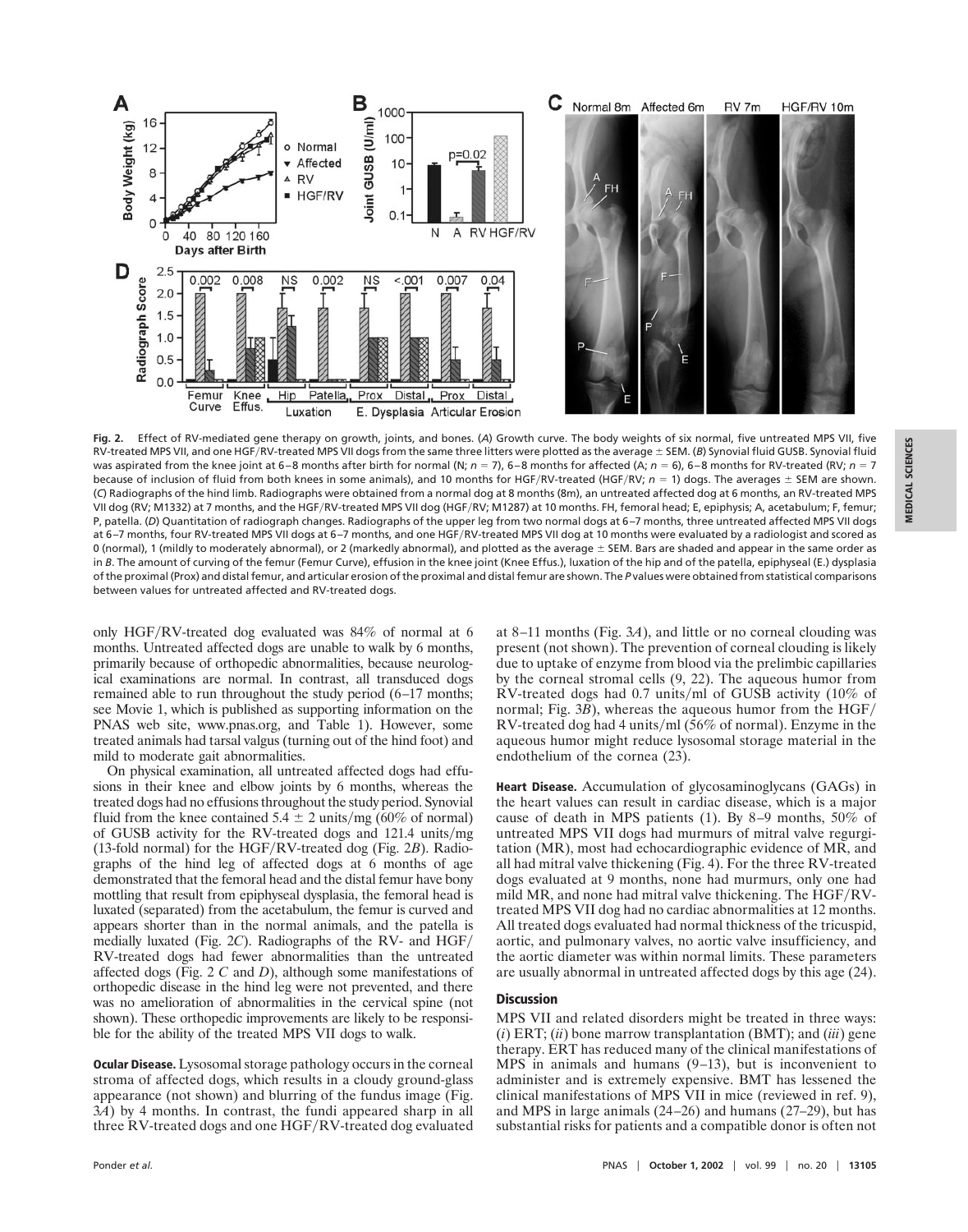

**Fig. 3.** Effect of RV-mediated gene therapy on the eye. (*A*) Fundus. The fundus of a normal dog (Normal) at 6 months (6M), an untreated MPS VII dog (Affected) at 4 months, an RV-treated MPS VII dog (RV; M1332) at 8 months, and the HGFRV-treated MPS VII dog (HGFRV; M1287) at 11 months. Arrows identify the blood vessels in the retina, which are indistinct in the affected dog. (B) Aqueous humor GUSB. Aqueous humor was aspirated from normal dogs at 6-10 months (*n* = 5), untreated affected dogs at 6–7 months ( $n = 4$ ), RV-treated dogs at 6–10 months ( $n = 5$ ), and the HGF/RV-treated dog at 13 months ( $n = 1$ ) and the GUSB activity in units/ml determined and plotted as the average  $\pm$  SEM.

available. Gene therapy of hematopoietic cells has improved pathology in mice (30, 31), but has not been effective in large animals (32, 33).

Most systemic gene therapy approaches for MPS VII (reviewed in ref. 34) were designed to allow modified cells to secrete enzyme into the blood. Hepatic gene therapy with MLV-based RV (17), lentiviral-based RV (35), adeno-associated virus (AAV) vectors (36–38), or adenoviral vectors (39, 40) allowed the liver to secrete the large ( $\approx$ 300 kDa) GUSB protein into the blood in mice, and resulted in substantial clinical benefit. Gene therapy of muscle with AAV vectors (34), or with fibroblasts using different approaches (41, 42), resulted in lower serum GUSB activity than liver-directed gene therapy in mice. For the RV-treated dogs, GUSB activity in liver, serum, and other organs was similar to the highest long-term  $(>6$  months) expression reported previously in MPS VII mice with gene therapy  $(37)$ . The GUSB activity in the HGF/RV-treated dog exceeded that reported previously in any animal model. In contrast, neonatal i.v. injection of an AAV vector expressing cGUSB or hGUSB from the CMV- $\beta$ -actin promoter failed to result in significant levels of expression in MPS VII dogs for reasons that are unclear (M. Sands and M.E.H., unpublished data). Although *ex vivo* gene therapy of fibroblasts resulted in low-level expression and improvements in pathology in the liver in MPS VII dogs, there was no improvement in clinical features (43).

In this study, the average mannose 6-phosphorylated-GUSB in serum was  $32$  units/ml for the RV-treated dogs. Because the plasma volume in liters is 4% of the body weight in kg, and the half-life of lysosomal enzymes in blood of large animals  $(10, 11)$ 

![](_page_6_Figure_5.jpeg)

**Fig. 4.** Effect of RV-mediated gene therapy on the mitral valve. Echocardiograms were evaluated at 8–9 months after birth for normal (*n* 2), untreated affected ( $n = 5$ ), and RV-treated dogs ( $n = 3$ ), and at 12 months for the HGF/RV-treated dog ( $n = 1$ ). The intensity of a murmur of mitral valve regurgitation (MRMR) was scored from 0 (none) to 5 (most severe). The severity of mitral valve regurgitation (MR) on echocardiography was scored from 0 (normal) to 3 (severe regurgitation), and the degree of mitral valve thickening on echocardiography was scored from 0 (normal) to 3 (markedly thickened). The *P* value obtained from statistical comparisons between the untreated affected and the RV-treated MPS VII dogs is shown.

or humans (13–15) is less than 1 h, it can be calculated that at least 640 units of phosphorylated GUSB activity per kg is secreted into the blood every hour, or 107,520 units/kg/week in the RV-treated dogs. This is similar to the dose used for ERT in humans with MPS I  $(125,000 \text{ units/kg/week}; \text{ref. } 13)$ . The  $HGF/RV$ -treated dog is calculated to secrete 12,000,000 units/ kg/week. No antibodies were produced to the cGUSB (not shown), and the absence of a cytotoxic T lymphocyte response was inferred from the stable expression from the liver. The lack of an immune response may be because wild-type GUSB differs at only one position from the mutant protein. A single amino acid change should allow most of the epitopes of the protein to be presented during development and result in tolerization. Alternatively, this lack may be due to performing gene therapy at an age when the immune system was relatively immature.

**Implications for Gene Therapy.** The prevention of abnormalities in growth, mobility, and many bone manifestations resemble what was observed when BMT or high-dose ERT were performed relatively early in life in MPS VII mice (9), or in large animals (10–12) and humans (13) with MPS. The failure to prevent some aspects of bone disease was seen with all treatments, and may be due to abnormal bone formation *in utero* or the inability of GUSB to reach some sites. Our gene therapy approach almost completely prevented cardiovascular disease, a major cause of death in patients with MPS, and corneal clouding was markedly reduced. In contrast, some animals and patients that receive ERT or BMT have only partial reductions in cardiovascular disease and corneal clouding (13, 24–29, 44), which may be due in part to the later age of treatment. Two RV-treated dogs had low (1.5% of normal) GUSB enzyme activity and reductions in cytoplasmic vaculation in the brain at 6 months (K.P.P. and M.E.H., unpublished work), and all treated dogs appeared to be neurologically normal throughout the study period. The enzyme activity in the brain may have been taken up from blood before the formation of the blood—brain barrier, because in MPS VII mice enzyme can reach the brain if injected within 2 weeks after birth (9). We remain concerned, however, that this systemic gene therapy approach may not result in sustained improvements in the pathological manifestations of MPS VII in the brain. Brain pathology and neurological function will need to be evaluated long-term in these dogs.

The clinical effect on heart, joint, and eye abnormalities was similar for the RV- and  $HGF/RV$ -treated dogs, suggesting that achieving near-normal serum GUSB levels at an early age is sufficient to prevent these manifestations. Neonatal humans should have sufficient hepatocyte replication for gene transfer, because they grow rapidly. Although currently most patients with MPS are not diagnosed at birth, implementation of newborn screening (45) may help to identify newborns with LSD in the